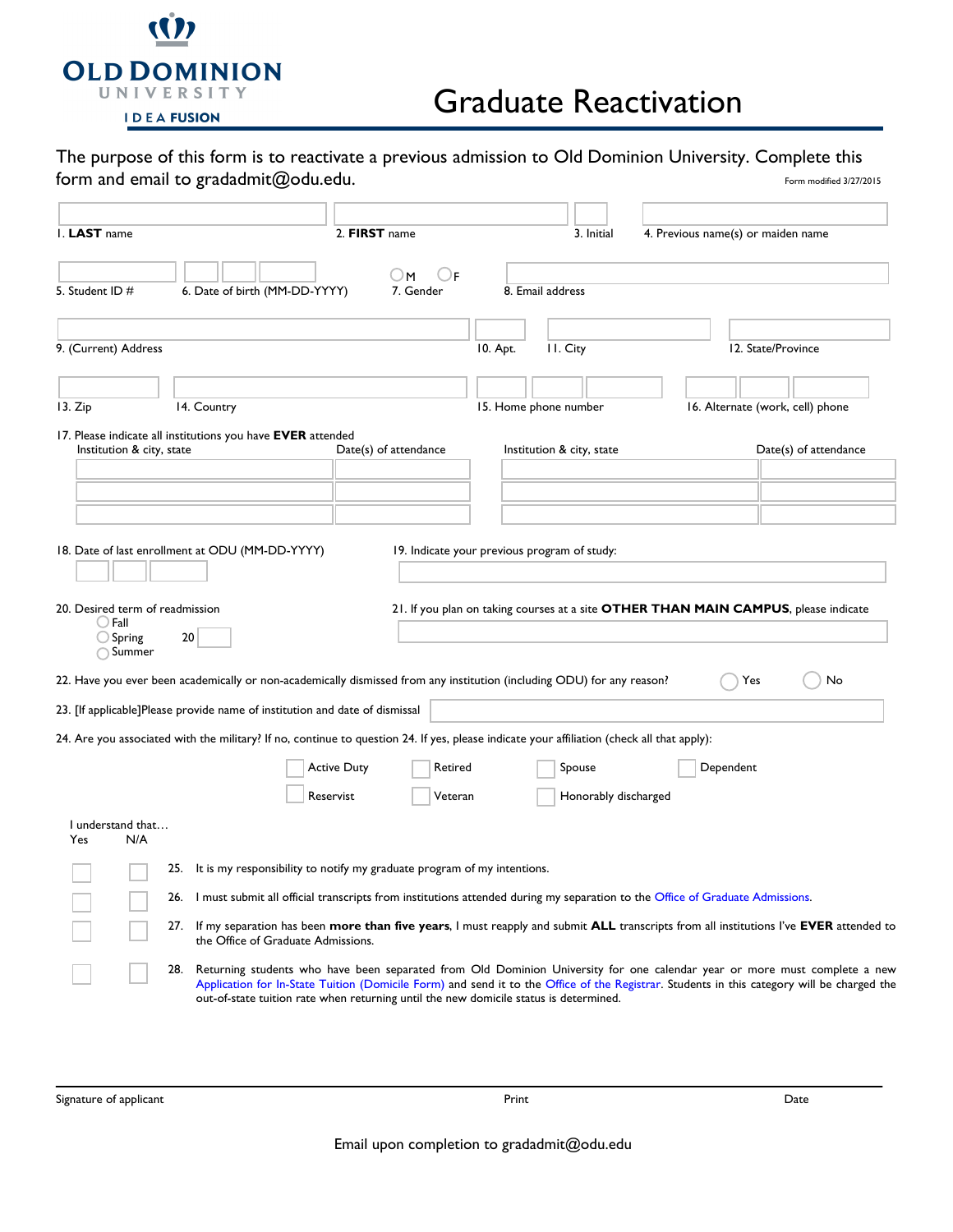# Disciplinary Action Form

| Office of Admissions immediately. *                               |     | I understand that the information in the below section is required. I further understand that, should any of my<br>answers change after I have submitted my application, it is my responsibility to inform the Old Dominion University<br>I agree                                                                                                                                                                                                                                                  |
|-------------------------------------------------------------------|-----|----------------------------------------------------------------------------------------------------------------------------------------------------------------------------------------------------------------------------------------------------------------------------------------------------------------------------------------------------------------------------------------------------------------------------------------------------------------------------------------------------|
| under the Code of Student Conduct. *                              |     | I also understand and agree that if I am offered admission to Old Dominion University and choose to enroll, I have<br>a continuing obligation to report to the Office of Student Conduct and Academic Integrity any convictions, other<br>than minor traffic violations, that occur subsequent to signing this application. This obligation extends during any<br>periods of enrollment at the university. My failure to provide this information may subject me to disciplinary action<br>I agree |
| Have you ever been:                                               |     |                                                                                                                                                                                                                                                                                                                                                                                                                                                                                                    |
|                                                                   |     | Removed, dismissed or expelled from any school or academic program at the secondary or post-secondary level?*                                                                                                                                                                                                                                                                                                                                                                                      |
|                                                                   | Yes | No                                                                                                                                                                                                                                                                                                                                                                                                                                                                                                 |
|                                                                   |     | Convicted of a violation of any local, state or federal law, other than a minor traffic violation? *                                                                                                                                                                                                                                                                                                                                                                                               |
|                                                                   | Yes | No                                                                                                                                                                                                                                                                                                                                                                                                                                                                                                 |
| traffic violation? *                                              | Yes | Convicted or received adjudication as a juvenile for a violation of any local, state, or federal law, other than a minor                                                                                                                                                                                                                                                                                                                                                                           |
| Are you currently:                                                |     | No                                                                                                                                                                                                                                                                                                                                                                                                                                                                                                 |
|                                                                   |     | On court-ordered supervised or unsupervised probation or under the terms of a finding under advisement? *                                                                                                                                                                                                                                                                                                                                                                                          |
|                                                                   | Yes | No                                                                                                                                                                                                                                                                                                                                                                                                                                                                                                 |
| On suspension (academic or honor) at any college or university? * |     |                                                                                                                                                                                                                                                                                                                                                                                                                                                                                                    |
|                                                                   | Yes | No                                                                                                                                                                                                                                                                                                                                                                                                                                                                                                 |
|                                                                   |     | If you answered yes to any of the above questions, you are required to provide a detailed explanation of each<br>occurrence, including date and disposition, and any comments you have below:                                                                                                                                                                                                                                                                                                      |
|                                                                   |     |                                                                                                                                                                                                                                                                                                                                                                                                                                                                                                    |
|                                                                   |     |                                                                                                                                                                                                                                                                                                                                                                                                                                                                                                    |
|                                                                   |     |                                                                                                                                                                                                                                                                                                                                                                                                                                                                                                    |
|                                                                   |     |                                                                                                                                                                                                                                                                                                                                                                                                                                                                                                    |
|                                                                   |     |                                                                                                                                                                                                                                                                                                                                                                                                                                                                                                    |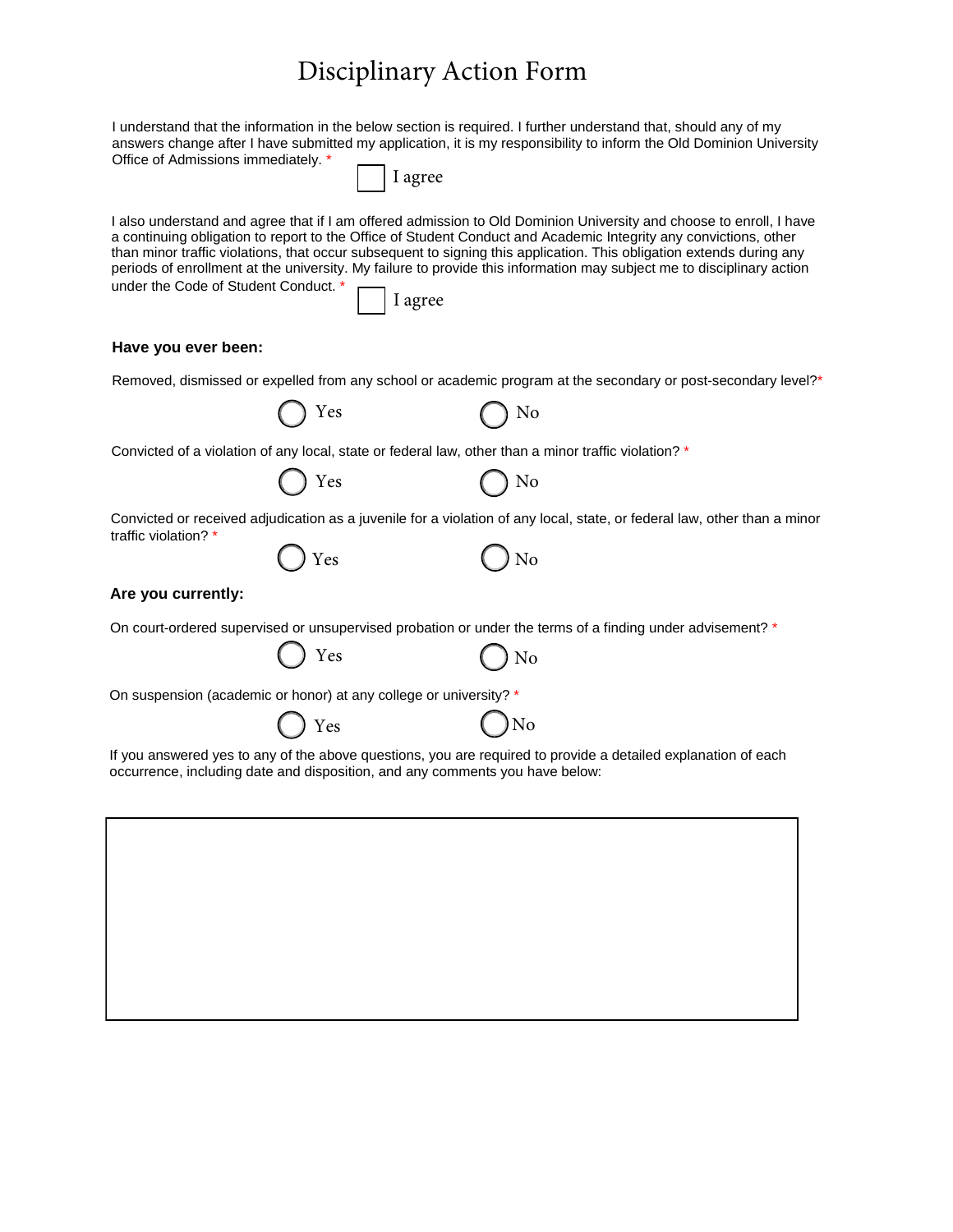

*Return To:* **Office of the University Registrar Old Dominion University 116 Rollins Hall, Norfolk, VA 23529 FAX: 757-683-5357 Phone: 757-683-4425 Email: instate@odu.edu**

• This form must be completed if you are claiming entitlement to in-state tuition benefits pursuant to Section 23-7.4 of the Code of Virginia.

*Application for Virginia In-State Tuition* 

- Supporting documents and additional information may be requested.
- You **MUST** complete, **sign**, and **submit this form before the first day of classes of the term for which you are applying**.
- *All questions must be answered.* **Incomplete/unsigned applications will experience delay in processing.**

| SECTION A: APPLICANT (you, the student)                                                                                                                                                                                                                                                                                                                                                                                                                                                                    |  |  |  |  |  |
|------------------------------------------------------------------------------------------------------------------------------------------------------------------------------------------------------------------------------------------------------------------------------------------------------------------------------------------------------------------------------------------------------------------------------------------------------------------------------------------------------------|--|--|--|--|--|
| Term for which you are applying for Virginia Status: Fall<br>Spring $\Box$<br>Summer $\Box$                                                                                                                                                                                                                                                                                                                                                                                                                |  |  |  |  |  |
| Applying to be reclassified $\Box$<br><b>Application Status:</b><br>First application for Virginia Instate Tuition $\Box$                                                                                                                                                                                                                                                                                                                                                                                  |  |  |  |  |  |
| Name:<br>(Last Name, First Name, Middle Name or Initial)                                                                                                                                                                                                                                                                                                                                                                                                                                                   |  |  |  |  |  |
| Date of Birth: University ID Number: Change and Social Security Number:<br>(if known)<br>(optional – for Federal reporting purposes)                                                                                                                                                                                                                                                                                                                                                                       |  |  |  |  |  |
| Email Address: No. 1996. The Second Second Second Second Second Second Second Second Second Second Second Second Second Second Second Second Second Second Second Second Second Second Second Second Second Second Second Seco                                                                                                                                                                                                                                                                             |  |  |  |  |  |
| <b>CURRENT ADDRESS</b>                                                                                                                                                                                                                                                                                                                                                                                                                                                                                     |  |  |  |  |  |
|                                                                                                                                                                                                                                                                                                                                                                                                                                                                                                            |  |  |  |  |  |
| City, State, Zip<br>To (mm/yy)                                                                                                                                                                                                                                                                                                                                                                                                                                                                             |  |  |  |  |  |
| Country Country Country Country Country Country Country Country Country Country Country Country Country Country Country Country Country Country Country Country Country Country Country Country Country Country Country Countr                                                                                                                                                                                                                                                                             |  |  |  |  |  |
| <b>PREVIOUS ADDRESS</b><br>(Only necessary if you have lived at your current address less than two years.)                                                                                                                                                                                                                                                                                                                                                                                                 |  |  |  |  |  |
|                                                                                                                                                                                                                                                                                                                                                                                                                                                                                                            |  |  |  |  |  |
| City, State, Zip                                                                                                                                                                                                                                                                                                                                                                                                                                                                                           |  |  |  |  |  |
| Country Country Country Country Country Country Country Country Country Country Country Country Country Country Country Country Country Country Country Country Country Country Country Country Country Country Country Countr                                                                                                                                                                                                                                                                             |  |  |  |  |  |
| $\Box$ Less than 365 days<br>How long have you lived in Virginia?   More than 365 days<br>1.<br>If Less than 365 Days STOP! You are NOT eligible for Virginia in-state tuition.<br>Please sign and date below and return form to the Office of the Registrar.<br>If 365 days or more  Continue to Question 2.                                                                                                                                                                                              |  |  |  |  |  |
| Do you (the student) wish to claim in-state tuition rates based on your residency status in Virginia?<br>2.<br><b>T</b> YES Continue to Question 3.<br>NO STOP! Please sign and date below, and return form to the Office of the Registrar.<br>By answering "NO," you are choosing not to apply for in-state tuition rates and will be charged out-of-state tuition.                                                                                                                                       |  |  |  |  |  |
| Non-U.S. Citizen<br>$\Box$ U.S.<br><b>Permanent Resident</b><br>3.<br>Citizenship:<br>$\Box$<br>If non-U.S. citizen, please specify Visa Type _____________ Exp. Date __________ (please provide copy of I-94)                                                                                                                                                                                                                                                                                             |  |  |  |  |  |
| Are you (the student) a non-U.S. citizen with one of the following visa classifications: F-1, J-1, or Undocumented (no visa and not a<br>4.<br>U.S. citizen or permanent resident)?<br>YES  STOP! You are NOT eligible for Virginia in-state tuition privileges. Please sign below and return form.<br>NOContinue to Question 4.                                                                                                                                                                           |  |  |  |  |  |
| Are you (the student) a military dependent or are you on active duty with the military?<br>5.<br>NO Continue to Section B.<br><b>TESSTOP!</b> Please sign, date, and return this form along with the Active Duty <b>OR</b> Military Dependent Tuition Benefit Forms you<br>will find at the link below. Return all forms with requested documentation. Your tuition status will be determined based upon the<br>information you provide. Until then, your account will display out-of-state tuition rates. |  |  |  |  |  |

http://www.odu.edu/ao/registrar/instate/military/index.shtml